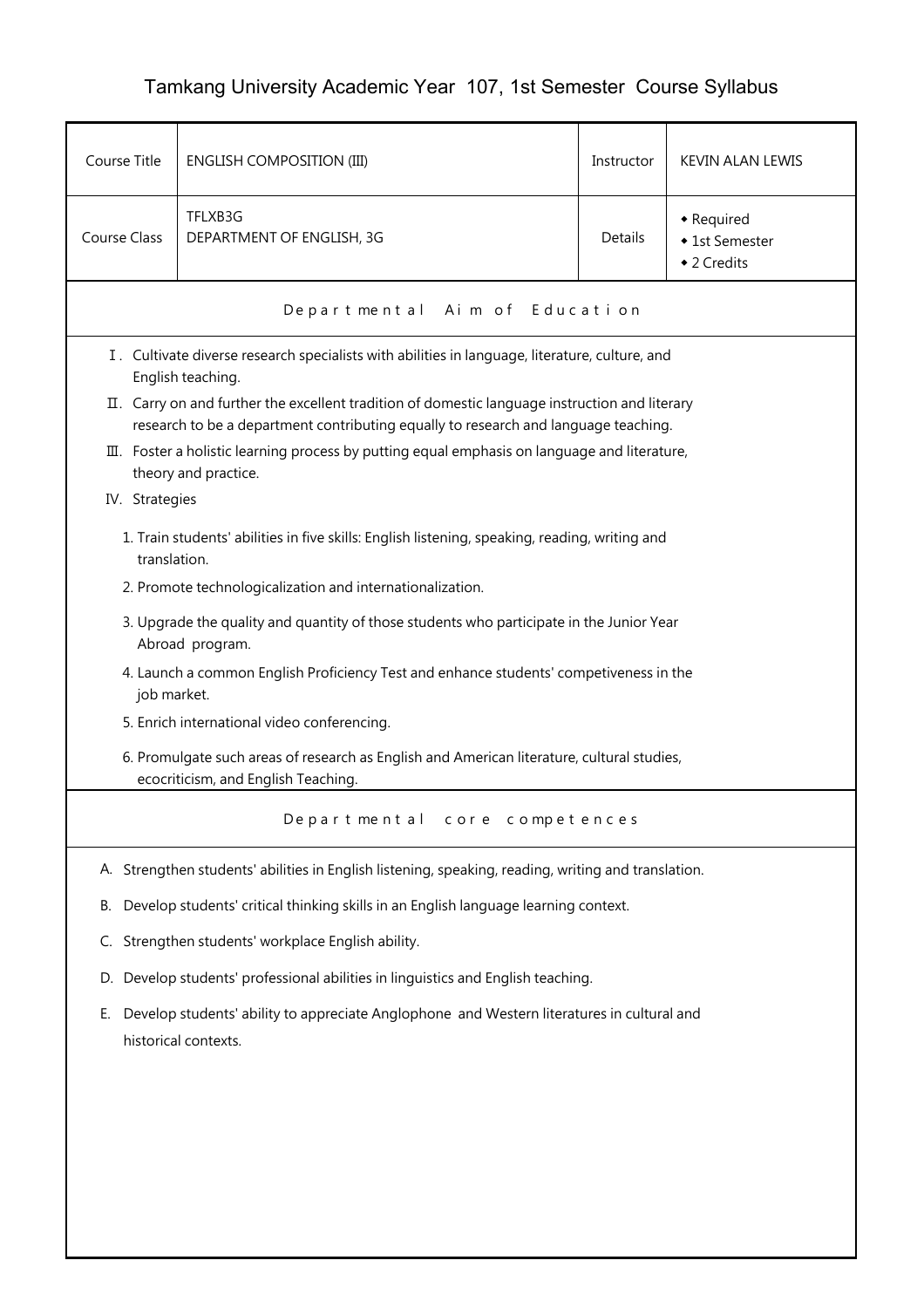|     | Course<br>Introduction                                                                                                                                                                                                                                                                                                                                                                                                                                                                                                                                                                                                                                                                                                                                                                                                                                                                                                                                                                                                                                                                                                                                                                                                                                                                                                                                                                                                                                                                                                                                | academic writing and library research skills.                                                                                                                                                                       | Students will be taught different writing styles, such as description, narration,<br>exposition, and argumentation. In addition, students will also be taught some |                     |                                  |  |  |
|-----|-------------------------------------------------------------------------------------------------------------------------------------------------------------------------------------------------------------------------------------------------------------------------------------------------------------------------------------------------------------------------------------------------------------------------------------------------------------------------------------------------------------------------------------------------------------------------------------------------------------------------------------------------------------------------------------------------------------------------------------------------------------------------------------------------------------------------------------------------------------------------------------------------------------------------------------------------------------------------------------------------------------------------------------------------------------------------------------------------------------------------------------------------------------------------------------------------------------------------------------------------------------------------------------------------------------------------------------------------------------------------------------------------------------------------------------------------------------------------------------------------------------------------------------------------------|---------------------------------------------------------------------------------------------------------------------------------------------------------------------------------------------------------------------|--------------------------------------------------------------------------------------------------------------------------------------------------------------------|---------------------|----------------------------------|--|--|
|     |                                                                                                                                                                                                                                                                                                                                                                                                                                                                                                                                                                                                                                                                                                                                                                                                                                                                                                                                                                                                                                                                                                                                                                                                                                                                                                                                                                                                                                                                                                                                                       |                                                                                                                                                                                                                     | The Relevance among Teaching Objectives, Objective Levels and Departmental core                                                                                    |                     |                                  |  |  |
|     | competences<br>I.Objective Levels (select applicable ones) :<br>(i) Cognitive Domain<br>$\therefore$ C1-Remembering,<br>C3-Applying,<br>$C2$ -Understanding,<br>$C5$ -Evaluating,<br>C6-Creating<br>C4-Analyzing,<br>(ii) Psychomotor Domain : P1-Imitation,<br>P2-Mechanism,<br>P3-Independent Operation,<br>P4-Linked Operation, P5-Automation,<br>P6-Origination<br>(iii) Affective Domain : Al-Receiving,<br>A2-Responding,<br>A3-Valuing,<br>A6-Implementing<br>A4-Organizing,<br>A5-Charaterizing,<br>II. The Relevance among Teaching Objectives, Objective Levels and Departmental core competences :<br>(i) Determine the objective level(s) in any one of the three learning domains (cognitive,<br>psychomotor, and affective) corresponding to the teaching objective. Each objective should<br>correspond to the objective level(s) of ONLY ONE of the three domains.<br>(ii) If more than one objective levels are applicable for each learning domain, select the<br>highest one only. (For example, if the objective levels for Cognitive Domain include<br>C3, C5, and C6, select C6 only and fill it in the boxes below. The same rule applies to<br>Psychomotor Domain and Affective Domain.)<br>(iii) Determine the Departmental core competences that correspond to each teaching objective.<br>Each objective may correspond to one or more Departmental core competences at a time.<br>(For example, if one objective corresponds to three Departmental core competences: A,AD,<br>and BEF, list all of the three in the box.) |                                                                                                                                                                                                                     |                                                                                                                                                                    |                     |                                  |  |  |
|     |                                                                                                                                                                                                                                                                                                                                                                                                                                                                                                                                                                                                                                                                                                                                                                                                                                                                                                                                                                                                                                                                                                                                                                                                                                                                                                                                                                                                                                                                                                                                                       |                                                                                                                                                                                                                     |                                                                                                                                                                    | Relevance           |                                  |  |  |
| No. |                                                                                                                                                                                                                                                                                                                                                                                                                                                                                                                                                                                                                                                                                                                                                                                                                                                                                                                                                                                                                                                                                                                                                                                                                                                                                                                                                                                                                                                                                                                                                       | <b>Teaching Objectives</b>                                                                                                                                                                                          |                                                                                                                                                                    | Objective<br>Levels | Departmental core<br>competences |  |  |
| 1   |                                                                                                                                                                                                                                                                                                                                                                                                                                                                                                                                                                                                                                                                                                                                                                                                                                                                                                                                                                                                                                                                                                                                                                                                                                                                                                                                                                                                                                                                                                                                                       | Students will be taught different writing styles, such as description,<br>narration, exposition, and argumentation. In addition, students will<br>also be taught some academic writing and library research skills. |                                                                                                                                                                    | C <sub>6</sub>      | A                                |  |  |
|     | Teaching Objectives, Teaching Methods and Assessment                                                                                                                                                                                                                                                                                                                                                                                                                                                                                                                                                                                                                                                                                                                                                                                                                                                                                                                                                                                                                                                                                                                                                                                                                                                                                                                                                                                                                                                                                                  |                                                                                                                                                                                                                     |                                                                                                                                                                    |                     |                                  |  |  |
| No. |                                                                                                                                                                                                                                                                                                                                                                                                                                                                                                                                                                                                                                                                                                                                                                                                                                                                                                                                                                                                                                                                                                                                                                                                                                                                                                                                                                                                                                                                                                                                                       | <b>Teaching Objectives</b>                                                                                                                                                                                          | <b>Teaching Methods</b>                                                                                                                                            |                     | Assessment                       |  |  |
|     |                                                                                                                                                                                                                                                                                                                                                                                                                                                                                                                                                                                                                                                                                                                                                                                                                                                                                                                                                                                                                                                                                                                                                                                                                                                                                                                                                                                                                                                                                                                                                       |                                                                                                                                                                                                                     |                                                                                                                                                                    |                     |                                  |  |  |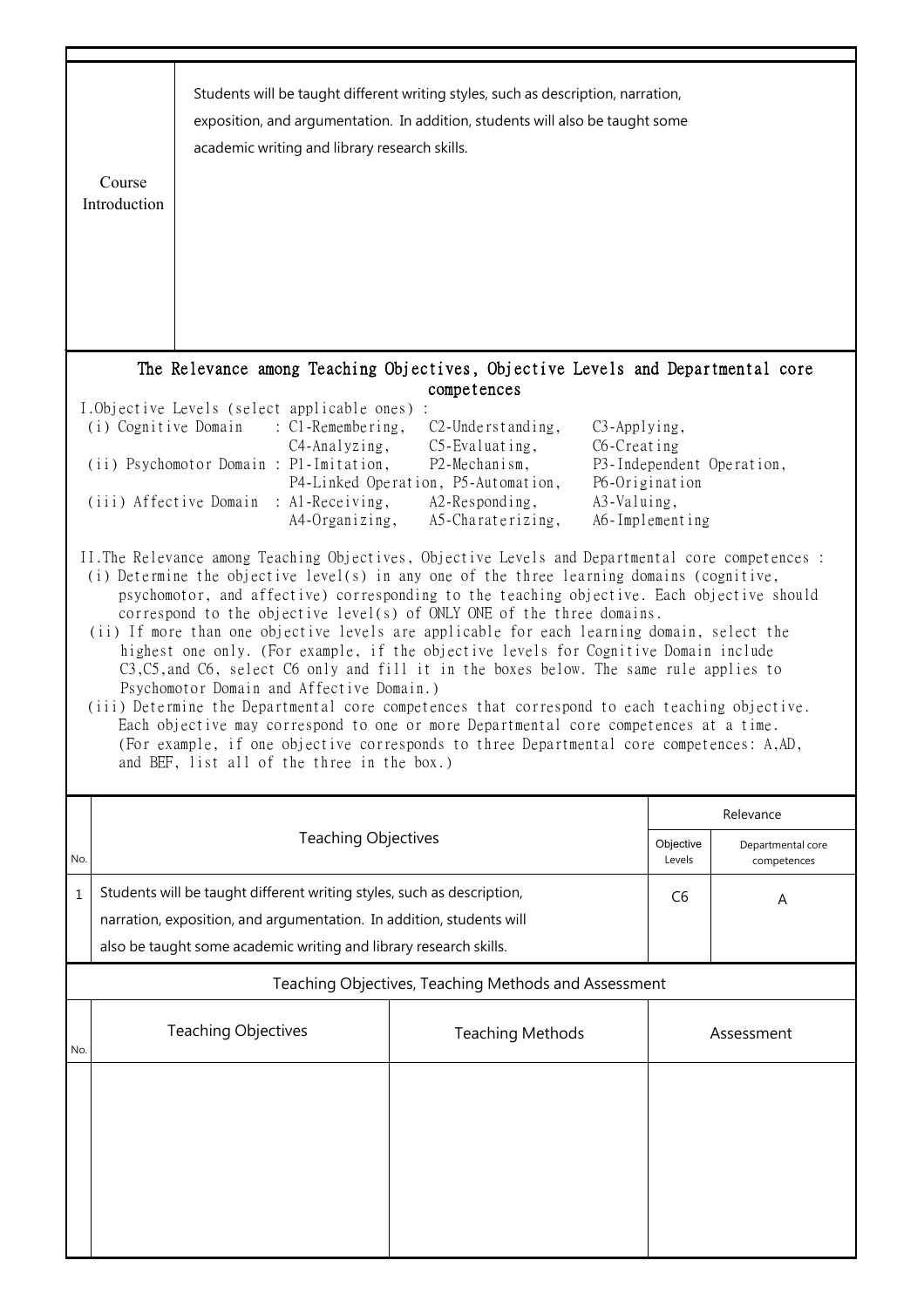| 1                                                        | research skills.                                                                             | Students will be taught different<br>writing styles, such as description,<br>narration, exposition, and<br>argumentation. In addition,<br>students will also be taught some<br>academic writing and library | Lecture, Practicum                                                                                                                                            | Written test, Practicum,<br>Participation |  |  |  |
|----------------------------------------------------------|----------------------------------------------------------------------------------------------|-------------------------------------------------------------------------------------------------------------------------------------------------------------------------------------------------------------|---------------------------------------------------------------------------------------------------------------------------------------------------------------|-------------------------------------------|--|--|--|
|                                                          | This course has been designed to cultivate the following essential qualities in TKU students |                                                                                                                                                                                                             |                                                                                                                                                               |                                           |  |  |  |
| Essential Qualities of TKU Students                      |                                                                                              |                                                                                                                                                                                                             | Description                                                                                                                                                   |                                           |  |  |  |
| $\diamondsuit$ A global perspective                      |                                                                                              |                                                                                                                                                                                                             | Helping students develop a broader perspective from which to<br>understand international affairs and global development.                                      |                                           |  |  |  |
| $\diamondsuit$ Information literacy                      |                                                                                              |                                                                                                                                                                                                             | Becoming adept at using information technology and learning<br>the proper way to process information.                                                         |                                           |  |  |  |
| $\Diamond$ A vision for the future                       |                                                                                              |                                                                                                                                                                                                             | Understanding self-growth, social change, and technological<br>development so as to gain the skills necessary to bring about<br>one's future vision.          |                                           |  |  |  |
| $\Diamond$ Moral integrity                               |                                                                                              |                                                                                                                                                                                                             | Learning how to interact with others, practicing empathy and<br>caring for others, and constructing moral principles with which<br>to solve ethical problems. |                                           |  |  |  |
| Independent thinking                                     |                                                                                              |                                                                                                                                                                                                             | Encouraging students to keenly observe and seek out the<br>source of their problems, and to think logically and critically.                                   |                                           |  |  |  |
| $\diamondsuit$ A cheerful attitude and healthy lifestyle |                                                                                              |                                                                                                                                                                                                             | Raising an awareness of the fine balance between one's body<br>and soul and the environment; helping students live a<br>meaningful life.                      |                                           |  |  |  |
| $\diamondsuit$ A spirit of teamwork and dedication       |                                                                                              |                                                                                                                                                                                                             | Improving one's ability to communicate and cooperate so as to<br>integrate resources, collaborate with others, and solve<br>problems.                         |                                           |  |  |  |
| $\diamondsuit$ A sense of aesthetic appreciation         |                                                                                              |                                                                                                                                                                                                             | Equipping students with the ability to sense and appreciate<br>aesthetic beauty, to express themselves clearly, and to enjoy<br>the creative process.         |                                           |  |  |  |
|                                                          |                                                                                              |                                                                                                                                                                                                             | Course Schedule                                                                                                                                               |                                           |  |  |  |
| Week                                                     | Date                                                                                         |                                                                                                                                                                                                             | Subject/Topics                                                                                                                                                | Note                                      |  |  |  |
| 1                                                        | $107/09/10 \sim$<br>107/09/16                                                                | Introduction - writing review                                                                                                                                                                               |                                                                                                                                                               |                                           |  |  |  |
| 2                                                        | $107/09/17$ ~<br>107/09/23                                                                   | Paragraph structure (chapter 1)                                                                                                                                                                             |                                                                                                                                                               |                                           |  |  |  |
| 3                                                        | $107/09/24$ ~<br>107/09/30                                                                   | Topic sentence. Grammar and sentence structure review                                                                                                                                                       |                                                                                                                                                               |                                           |  |  |  |
| 4                                                        | $107/10/01$ ~<br>107/10/07                                                                   | Unity (chapter 2)                                                                                                                                                                                           |                                                                                                                                                               |                                           |  |  |  |
| 5                                                        | $107/10/08 \sim$<br>107/10/14                                                                | Coherence (chapter 2)                                                                                                                                                                                       |                                                                                                                                                               |                                           |  |  |  |
| 6                                                        | $107/10/15$ ~<br>107/10/21                                                                   | Writing drafts                                                                                                                                                                                              |                                                                                                                                                               |                                           |  |  |  |
| $\overline{7}$                                           | $107/10/22$ ~<br>107/10/28                                                                   | Supporting details (chapter 3)                                                                                                                                                                              |                                                                                                                                                               |                                           |  |  |  |
| 8                                                        | $107/10/29$ ~<br>107/11/04                                                                   | Reported speech                                                                                                                                                                                             |                                                                                                                                                               |                                           |  |  |  |
|                                                          |                                                                                              |                                                                                                                                                                                                             |                                                                                                                                                               |                                           |  |  |  |